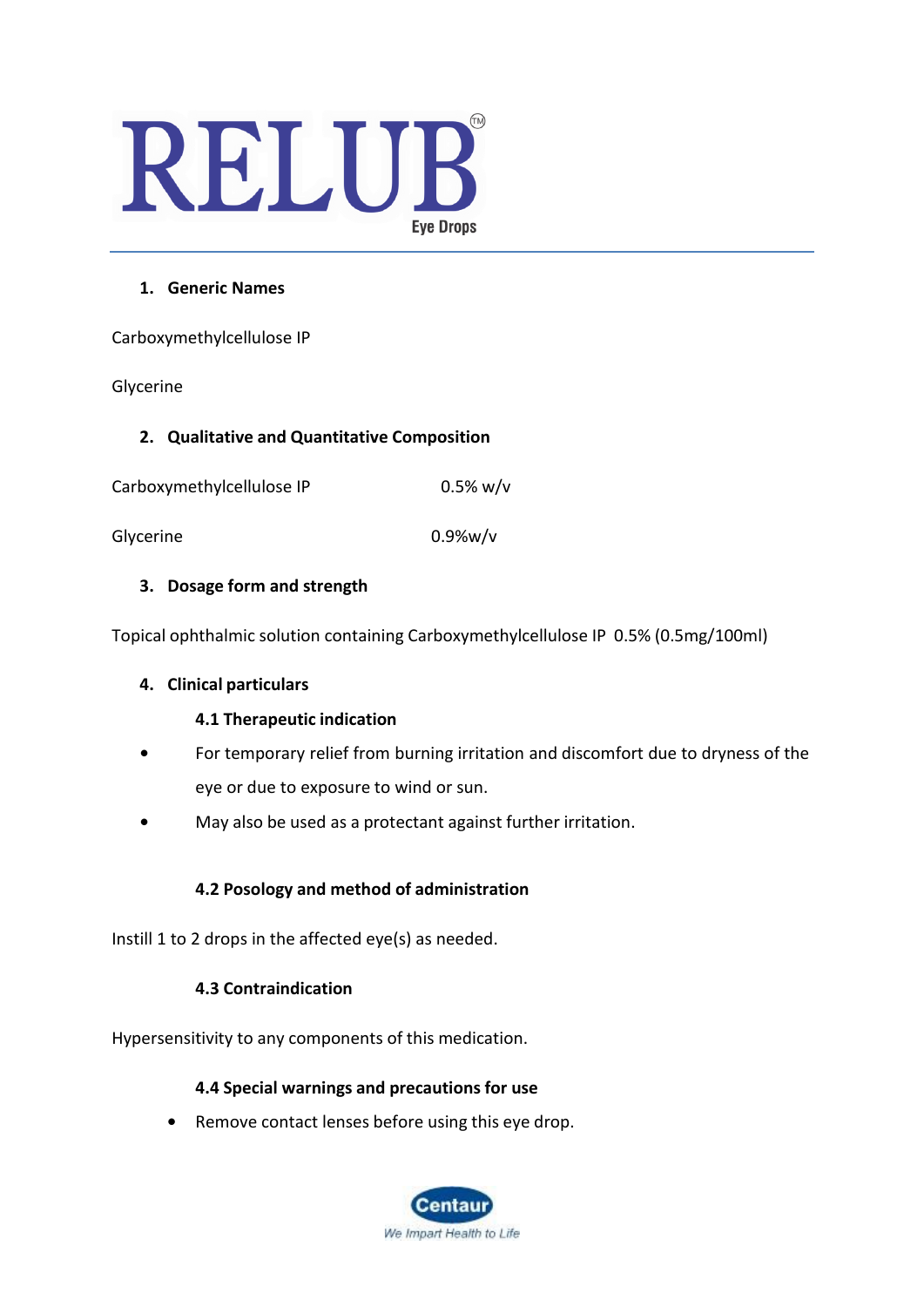- **•** To avoid contamination do not touch tip of container to any surface. Replace cap after using.
- **•** Do not use if solution changes colour or becomes cloudy.
- **•** Keep out of reach of children.
- **•** This product may temporarily cause blurred vision right after being placed in the eye(s). Do not drive, use machinery, or do any activity that requires clear vision until you are sure you can perform such activities safely.
- **•** If you experience eye pain, changes in vision, continued redness or irritation of the eye and if the condition worsens or persists for more than 72 hours, discontinue use and consult a doctor.

#### **4.5 Drug interactions**

No drug interactions for Relub are reported.

#### **4.6 Use in special population**

- Pediatric: Safety in children has not been established.
- Geriatric: Safety in elderly patient has not been established.
- Liver impairment: No data available.
- Renal failure: No data available.
- Pregnancy and lactation: Safety during pregnancy and breast feeding has not been established.

# **4.7 Effects on ability to drive and use machine**

Patients should be cautioned against engaging in activities requiring complete mental alertness, and motor coordination such as operating machinery until their response to Relub is known.

#### **4.8 Undesirable effects**

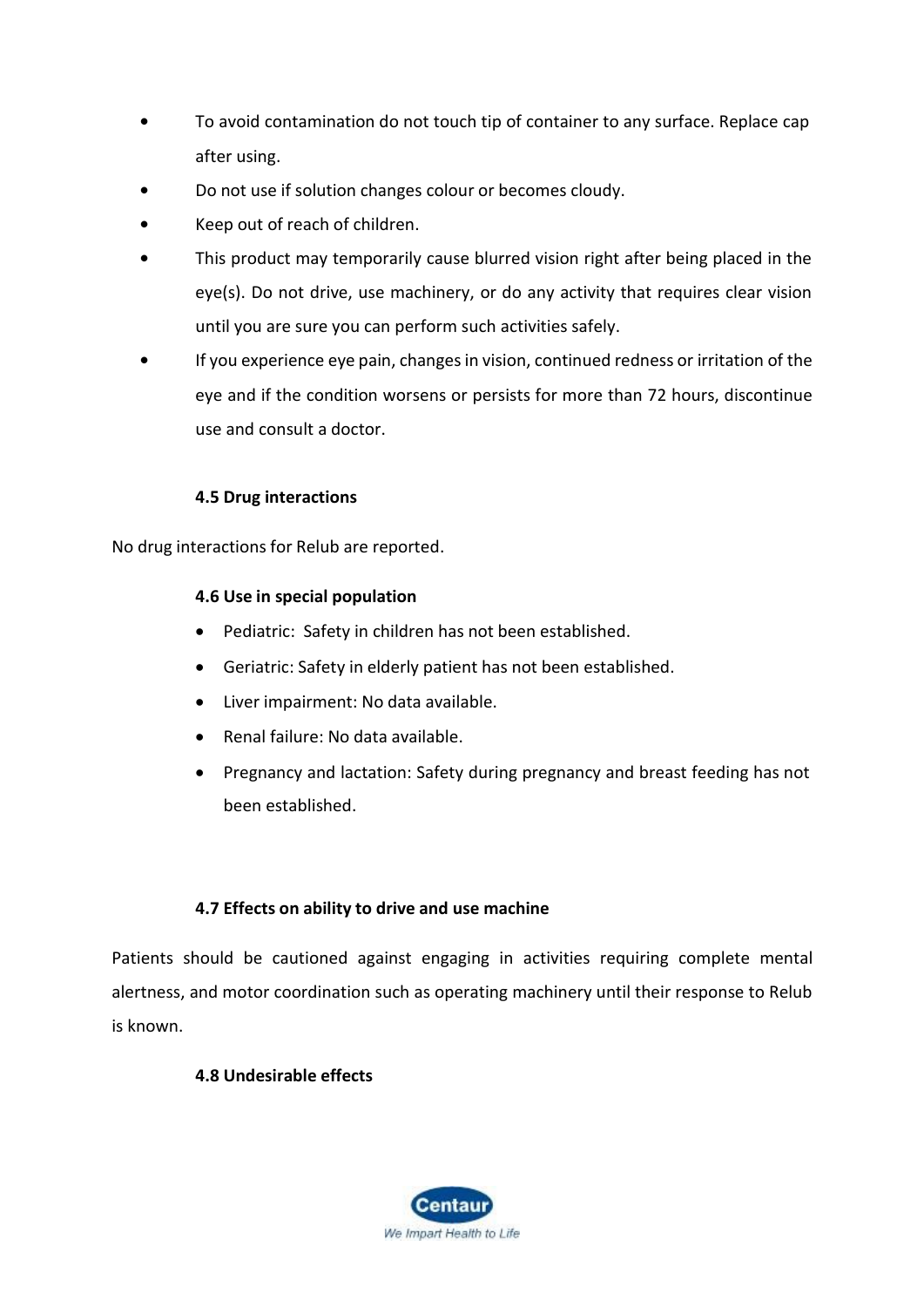Relub Eye Drops rarely causes serious side effects or an allergic reaction. Vision may be temporarily blurred when this product is first used. Eye irritation, Ocular hyperaemia, Eye pain, Vision blurred ,Minor burning, stinging or irritation may temporarily occur.

#### **4.9 Overdose**

There is limited experience of overdose with Relub. Initiate general symptomatic and supportive measures in all cases of overdosages where necessary.

# **5. Pharmacological properties**

# **5.1 Mechanism of action**

Carboxymethylcellulose binds to the surface of corneal epithelial cells via its glucopyranose subunits binding to glucose receptors GLUT-1. The residence time of carboxymethylcellulose bound to corneal cells is approximately 2 hours as indicated by a short-term binding assay. Binding of Carboxymethylcellulose to the matrix proteins stimulated corneal epithelial cell attachment, migration, and re-epithelialization of corneal wounds

Glycerine is a fast acting osmoprotectant.

# **5.2 Pharmacodynamics properties**

In a randomized clinical study of patients with mild or moderate forms of eye dryness, ophthalmic treatment with sodium carboxymethylcellulose resulted in a diminished frequency of symptoms compared to the placebo group. Carboxymethylcellulose interacts with human corneal epithelial cells to facilitate corneal epithelial wound healing and attenuate eye irritation in a dose-dependent manner. It exhibits protective actions on the ocular surface in various applications; it mediates cytoprotective effects on the ocular surface when applied prior to contact lenses and reduces the incidence of epithelial defects during LASIK

# **5.3 Pharmacokinetic properties**

Not available.

# **6. Nonclinical properties**

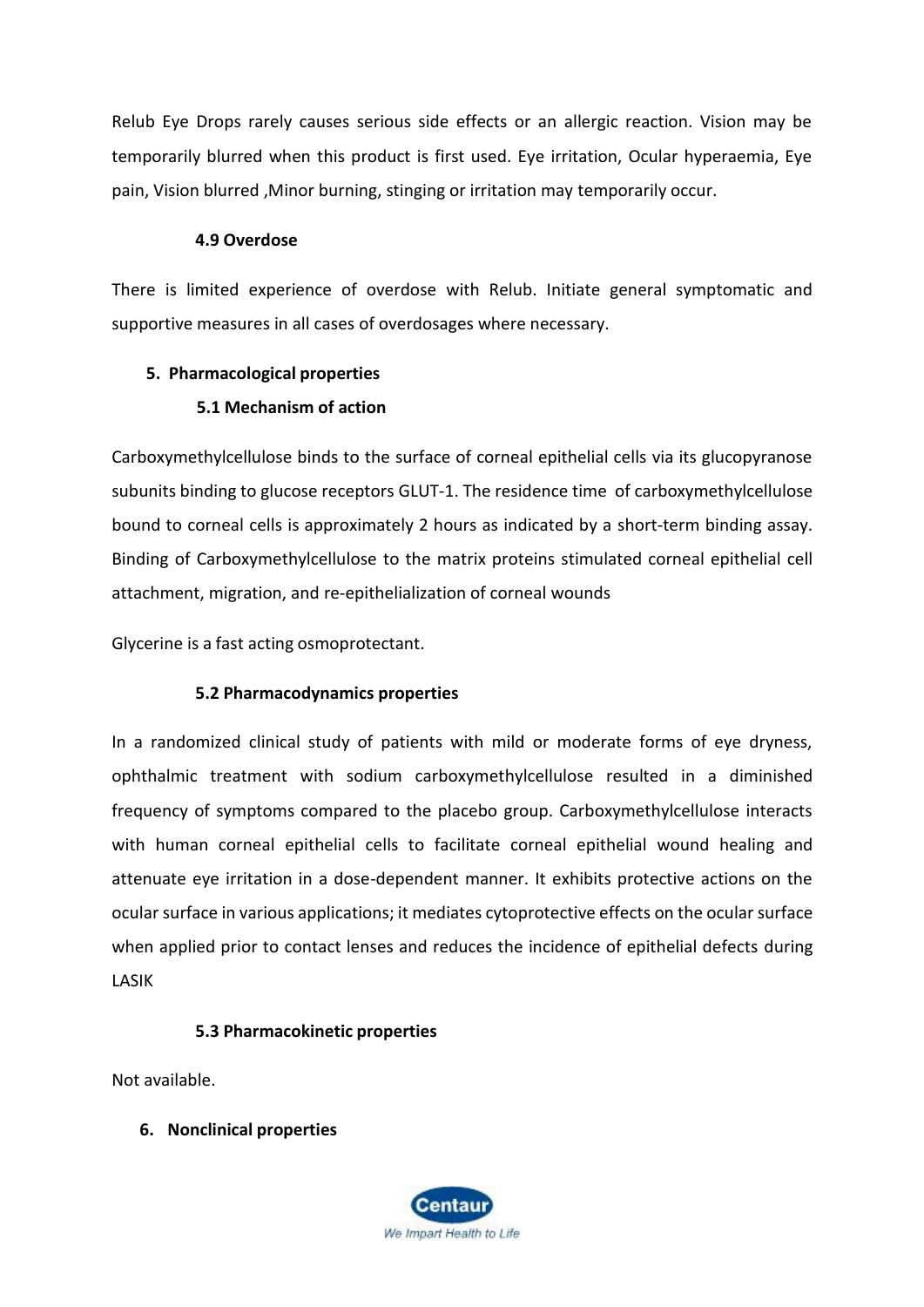#### **6.1 Animal Toxicology or Pharmacology**

NA.

#### **7. Description**

A cellulose derivative which is a beta-(1,4)-D-glucopyranose polymer. The chemical name is acetic acid;2,3,4,5,6-pentahydroxyhexanal It is used as a bulk laxative and as an emulsifier and thickener in cosmetics and pharmaceuticals and as a stabilizer for reagents. Its empirical formula and molecular weight is  $C_8H_{16}O_8$  $C_8H_{16}O_8$  $C_8H_{16}O_8$  and 240.21 g/mol.



#### **8. Pharmaceutical particulars**

#### **8.1 Incompatibilities**

There are no known incompatibilities.

#### **8.2 Shelf-life**

24 months.

### **8.3 Packaging Information**

Relub Eye drops is available as a sterile plastic vial of 10 ml.

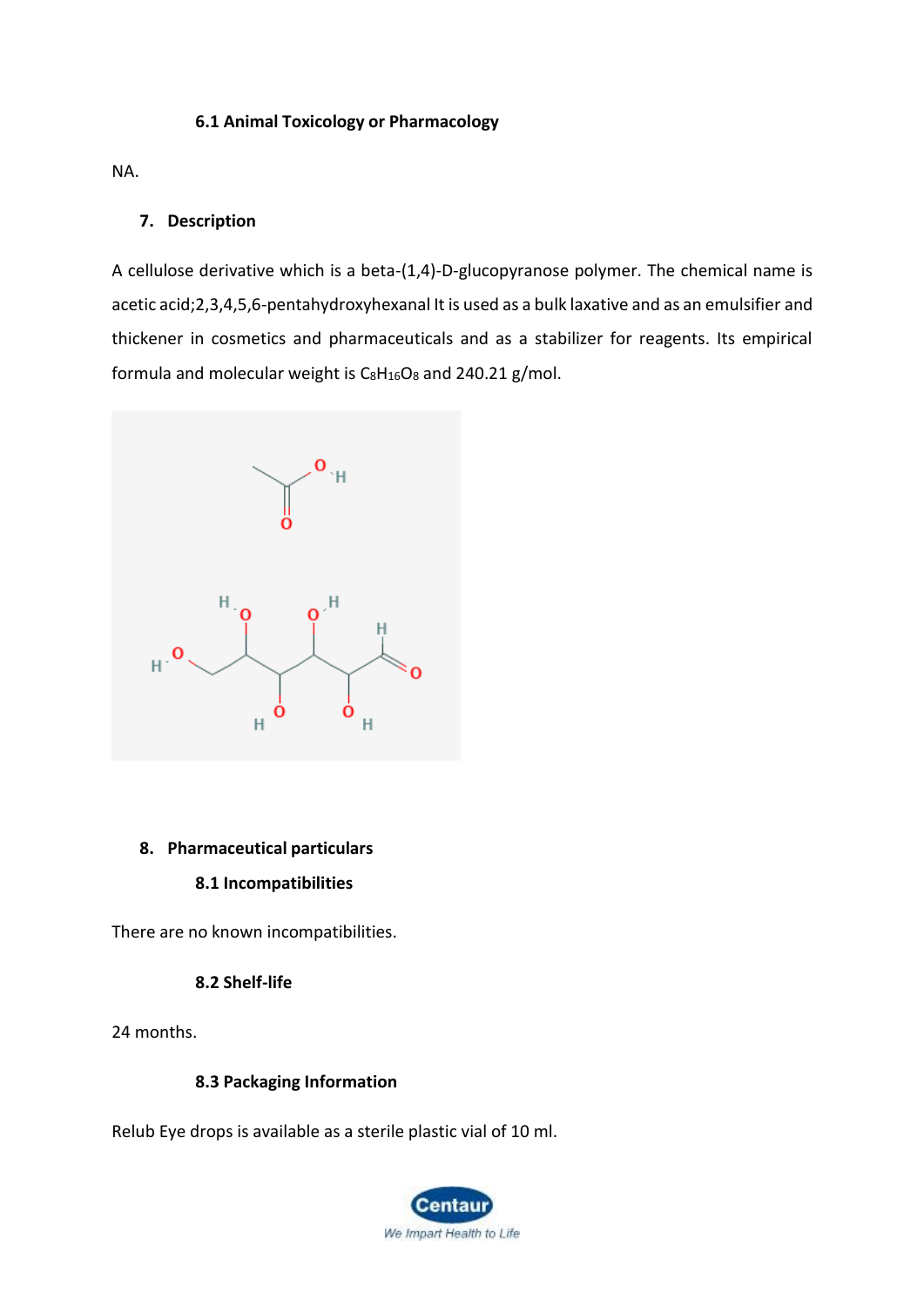#### **8.4 Storage and handling instructions**

Store below 25° C in a dry place. Protect from light.

#### **9. Patient Counselling Information**

### **9.1 Adverse Reactions**

Refer part 4.8

#### **9.2 Drug Interactions**

Refer part 4.5

**9.3 Dosage**

#### Refer part 4.2

**9.4 Storage**

Refer part 8.4

**9.5 Risk Factors**

Refer part 4.4

**9.6 Self-monitoring information**

#### NA

# **9.7 Information on when to contact a health care provider or seek emergency help**

Patient is advised to be alert for the emergence or worsening of the adverse reactions and contact the prescribing physician.

#### **9.8 Contraindications**

Refer part 4.3

- **10. Manufactured by CENTAUR PHARMACEUTICALS PVT. LTD. and DCI Pharmaceuticals**
- **11. Details of permission or license number with date**